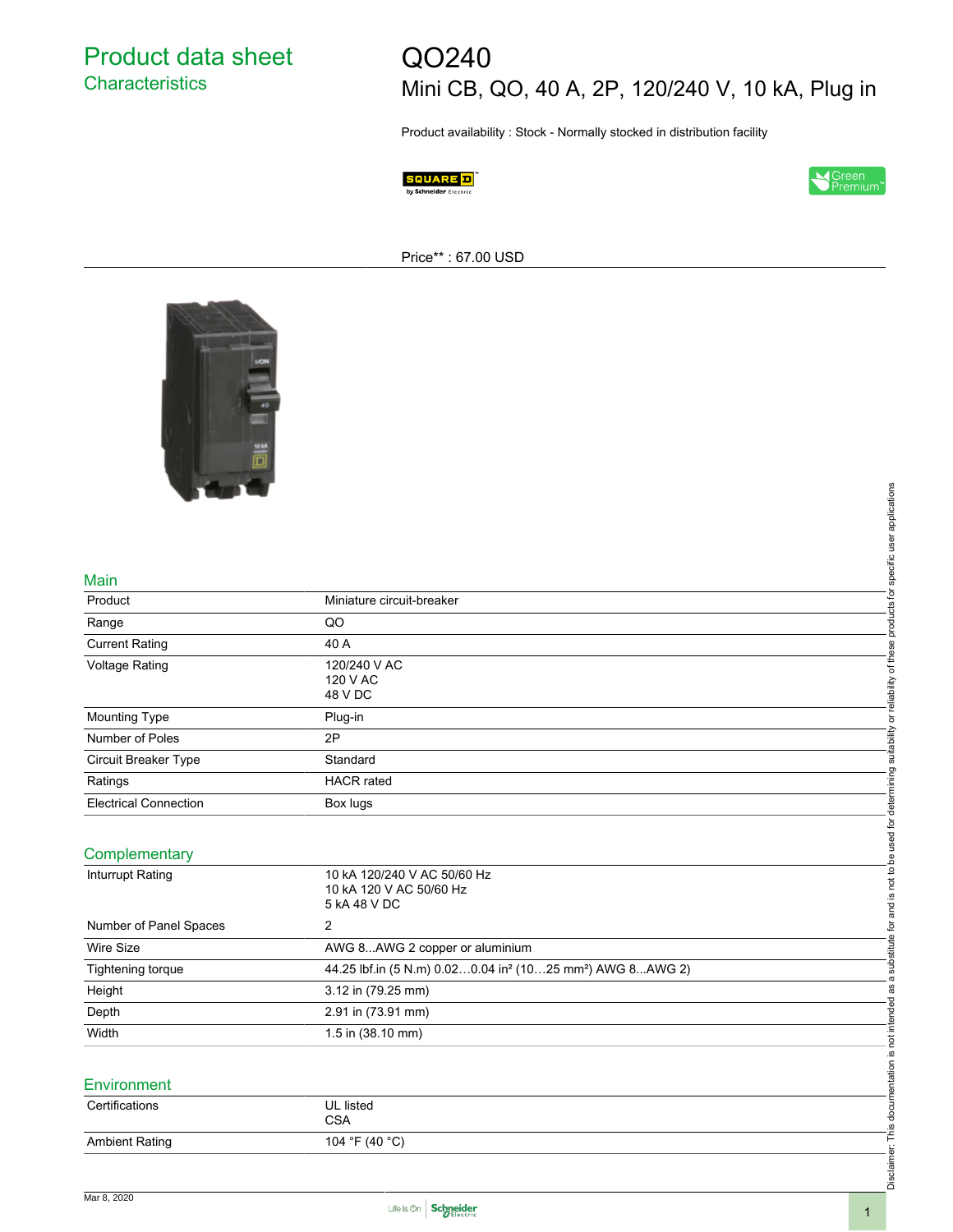#### Ordering and shipping details

| Category          | 00004 - QO, QOT 10-30A 1P; 10-60A 2P |
|-------------------|--------------------------------------|
| Discount Schedule | DE <sub>2</sub> A                    |
| <b>GTIN</b>       | 00785901400486                       |
| Returnability     | Yes                                  |
| Country of origin | МX                                   |

#### Offer Sustainability

| Sustainable offer status        | Green Premium product                                                                                  |  |
|---------------------------------|--------------------------------------------------------------------------------------------------------|--|
| <b>REACh Regulation</b>         | <b>REACh Declaration</b>                                                                               |  |
| REACh free of SVHC              | Yes                                                                                                    |  |
| <b>EU RoHS Directive</b>        | Compliant<br><b>EU RoHS Declaration</b>                                                                |  |
| Mercury free                    | Yes                                                                                                    |  |
| RoHS exemption information      | Yes.                                                                                                   |  |
| China RoHS Regulation           | China RoHS declaration<br>Product out of China RoHS scope. Substance declaration for your information. |  |
| <b>Environmental Disclosure</b> | <b>Product Environmental Profile</b>                                                                   |  |
| <b>Circularity Profile</b>      | No need of specific recycling operations                                                               |  |
| Halogen content performance     | Halogen free product                                                                                   |  |

### Contractual warranty

Warranty 18 months